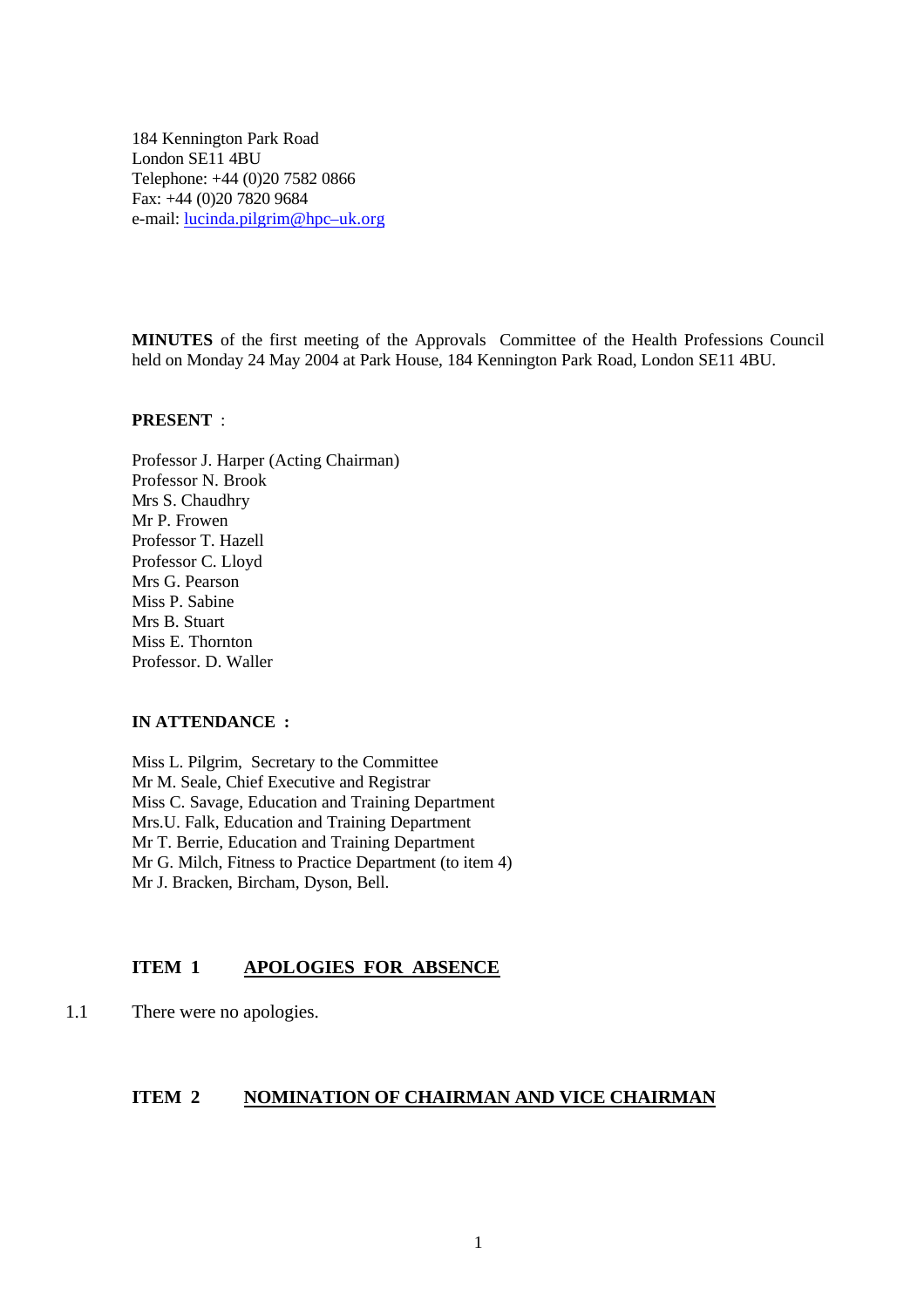- 2.1 Professor J. Harper was nominated as acting Chairman until the Chairman and Vice Chairman are formally confirmed by Council. He welcomed all members and non-members who were attending the meeting
- 2.1.1 The Chief Executive explained the role of the Committee Secretary, namely, that the secretary was concerned with the procedural matters affecting the Committee; points to be actioned following the Committee's discussions would be passed to the relevant director or manager to be so actioned. Directors and managers were also responsible for preparing and forwarding papers to the Committee Secretary by the deadline date for presentation to the Committee. The Secretary would check the format of the papers to ensure that they met the stipulated criteria; if they did not they would be returned to the originator to be amended as appropriate.
- 2.1.2 The Chief Executive confirmed that interviews for the position of Director of Education and Policy had taken place; there was one further interview due to take place in three weeks time. Following that interview a decision would be made about who the successful appointee would be. Once appointed the Director of Education and Policy would be responsible for many of the Committee's tasks which were being carried out on a temporary basis by Committee members.
- 2.1.3 The Chief Executive explained that the draft papers before the Committee were presented primarily with the aim of drawing out the issues for debate and stimulating discussion of such issues. In the short term, The Executive would be seconding two people from the university sector with the necessary expertise in the approvals and annual monitoring process; the secondments would be for a stipulated period. To date one secondee from the University of West of England had been appointed.
- 2.1.4 The Chief Executive suggested that the Committee could nominate one of its members who had an interest in a particular issue and who could provide the Executive with feedback on that issue.

# **ITEM 3 APPROVAL OF THE AGENDA**

3.1 The Committee approved the Agenda.

# **ITEM 4 APPROVALS**

- 4.1 Draft List of Standard Letters and Documents
- 4.1.1 The Committee recommended that this list could be used as a checklist once the approvals process had been determined.
- 4.2 Draft Guidance Notes for Visitors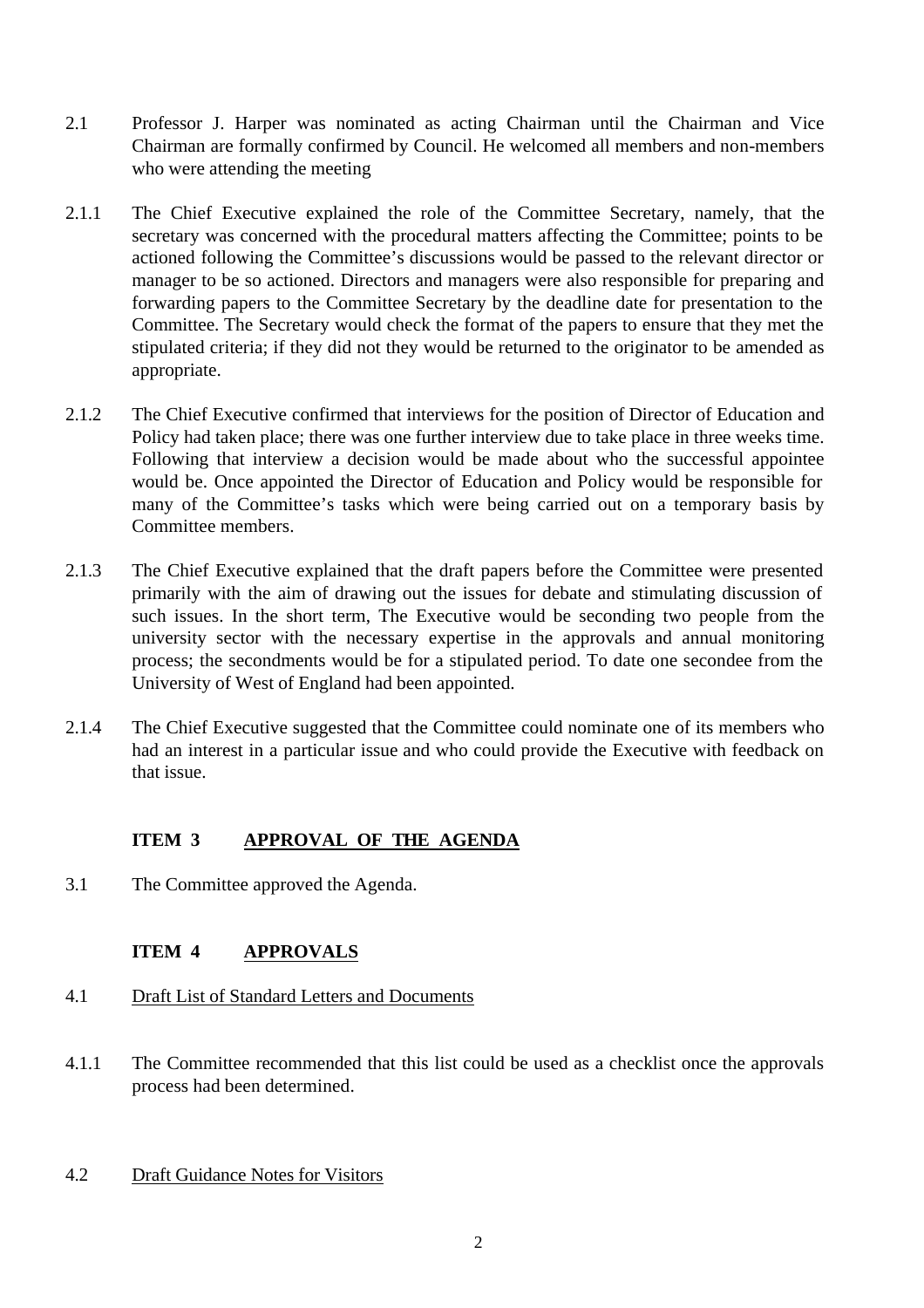4.2.1 The Committee recommended that the notes could be used as a draft at this stage; they would be reconsidered once the approvals process had been finalised. The Executive would prepare a paper for the next meeting setting out the principles and process that HPC would be using in respect of new approvals of programmes.

#### **ACTION: TB**

4.2.2 The Committee recommended that curriculum guidance would have to be defined. It was emphasised that it would be guidance and would not be prescriptive. A definition of 'curriculum guidance' would have to be provided within a glossary of terms in all education and training brochures. It was agreed that Professor Brook, Miss Thornton and the secondees would prepare a paper for the next meeting setting out the definition to be used.

#### **ACTION: NB/ET**

- 4.2.3 The Committee would appoint an approvals panel whose remit would be to assess whether a programme had met the SETs.
- 4.2.4 The exact constitution of the panel had yet to be agreed, but it was envisaged that the panel would be convened by the academic staff of the education providers in line with current practice. The approvals event would be jointly arranged between HPC and the education providers. The role of the HPC visitors would be to ensure that the programme met the SETs in accordance with the Health Professions Order 2001 (HPO).

#### 4.3 Draft Format for Reports of Approval Events

- 4.3.1 The Committee recommended that there would be two separate reports following an approval event; (a) an overall report of the event with an agreed set of outcomes; (b) from this report a visitors' report would be produced on a pro forma. The visitors' report would be published on the website.
- 4.3.2 The visitors' report would :
	- (a) address the issues within the Council's remit , specifically, the SETs
	- (b) set out the Council's conditions, recommendations and commendations
	- (c) stipulate that a programme would not be approved until conditions had been complied with
	- (d) contain issues and matters from the education providers perspective, such as areas of good practice
- 4.3.3 The Committee recommended that a member of the HPC executive would attend the event.
- 4.3.4 The visitors'report would be submitted to the Approvals Committee; at this stage it would note the report and any conditions to be met.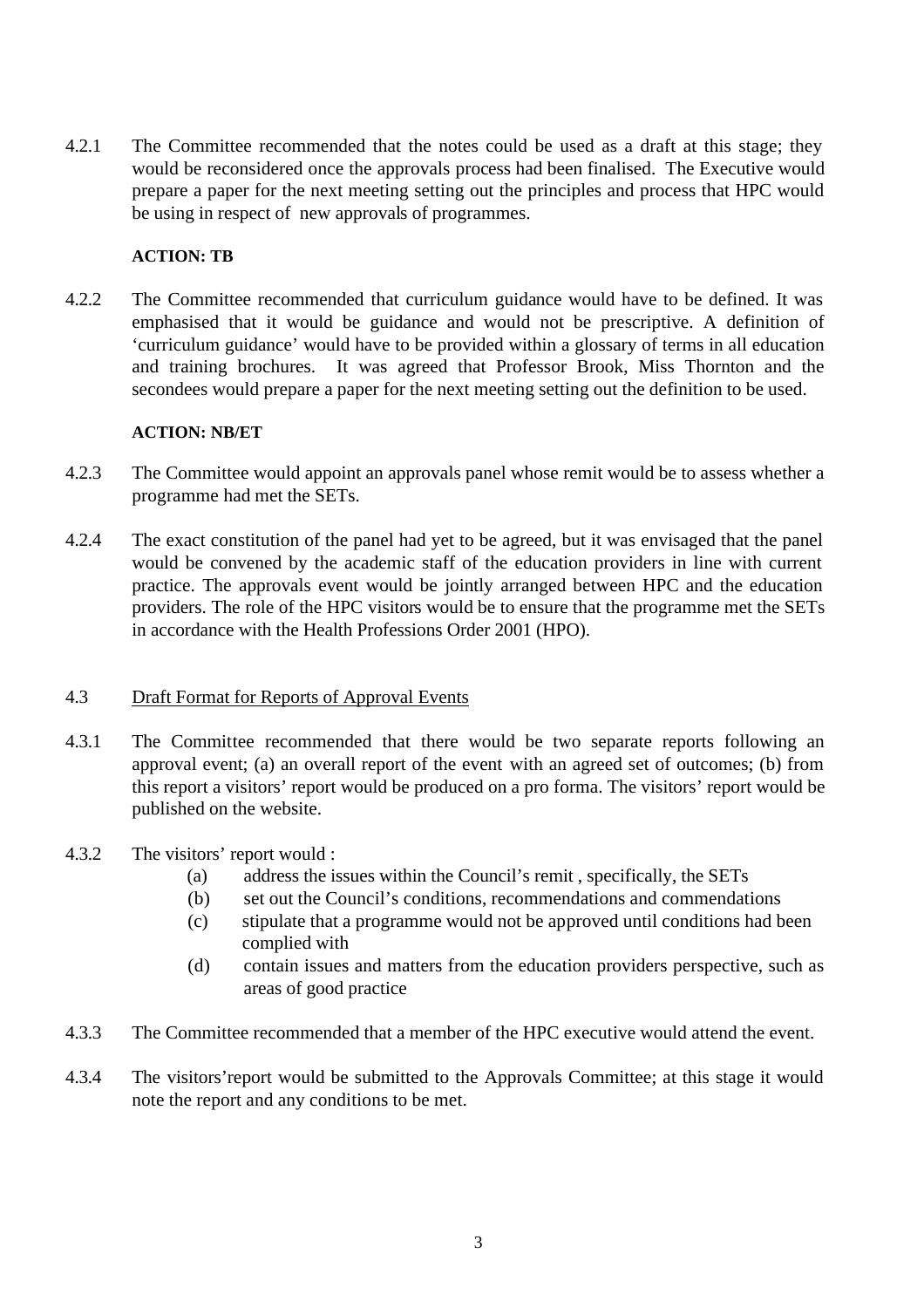- 4.3.5 The education provider would respond to conditions and recommendations within an agreed time scale. The visitors' report would confirm the education provider's response and that the education provider had met any outstanding conditions.
- 4.3.6 The report would then be referred to the Committee for its recommendation to the Education and Training Committee (ETC) that it be approved.
- 4.3.7 The Committee noted that the panel would be required to give reasoned judgements as to its decisions. The Committee also noted that the visitors' report would be published and available to members of the public. This new requirement would be communicated urgently to the education providers.

#### **ACTION: TB**

- 4.3.8 The content of the report would have to be carefully considered by the Committee and the format determined. The Committee recommended that the report be termed an "Event Report".
- 4.3.9 The Committee discussed the position of those professions whose programmes were not delivered through HEIs, for example, paramedics. Mr D. Whitmore,an HPC partner (paramedic) told the Committee that there were currently three paramedic programmes being delivered through HEIs; the other route to registration was through the paramedic award from the Institute of Health Care Development (IHCD). The Committee recommended that it approved the programmes at IHCD centres in accordance with the proposed SETs and the approvals and annual monitoring processes.
- 4.3.10 The interim position of the Institute of Biomedical Science (IBMS) was also considered. It was noted that at present the only two routes of entry for biomedical scientists on to the Register was the award of the IBMS' Certificate of Competence or via grandparenting. It was further noted that should a co-terminous biomedical science degree be developed , the education provider could seek HPC approval if the qualifications met the SETs.
- 4.3.11 The Committee considered that the following documents would be required for each programme as part of the approval event (a) a programme specification; (b) module descriptors; (c) a commentary document with sufficient evidence to enable the panel visitor to make a judgement that the SETs had been met. These documents would be provided to the visitors prior to the visit. In addition the education providers would have to provide evidence of support for students.
- 4.3.12 For the purposes of a visit the visitors' panel would require meetings with (a) senior personnel from the education provider with responsibility for resources for the programme; (b) the programme planning team; (c) students, past and present, as appropriate; (d) placement providers and educators. The visitors' panel would also require a tour of learning resources such as library resources, IT facilities and specialist teaching areas.
- 4.3.13 The Committee considered whether a practice placement 'had' to be visited or 'might' be visited; if the relevant evidence about a practice placement could be obtained from other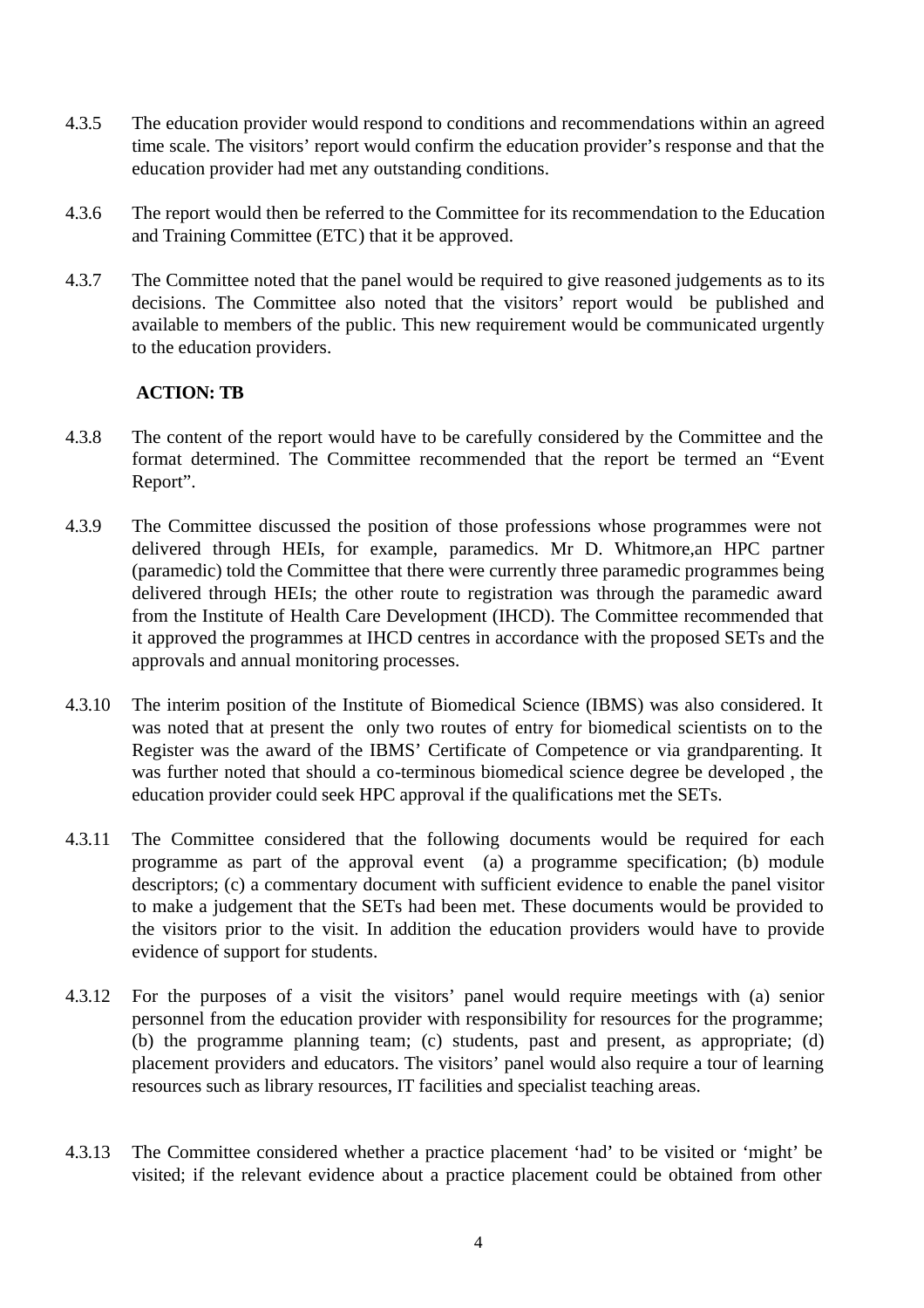sources such as comprehensive documentary evidence and this evidence assured the panel that there were appropriate quality assurance procedures in place, this would negate the requirement for a visit.

4.3.14 It was recommended that random audits of practice placements could be made.

#### 4.4 Current Approvals

- 4.4.1 The Committee recommended that programmes currently approved under CPSM process and for which benchmark statements had been available at the time of approval would continue to be so approved, subject to receipt of satisfactory annual monitoring returns. The Committee confirmed that, for nine of the professions regulated by HPC, this would apply to all programmes offered post 2001. The Committee pointed out that such approvals were subject to issues highlighted by Pre-registration Education and Training Working Group (PRETWG), Joint Validating Committees (JVCs) or Joint Quality Assurance Committees (JQACs).
- 4.4.2 A currently approved programme would need to be re-approved if major changes were made to the programme. The issue of what constituted a major change was an item being consulted on.
- 4.4.3 The Committee recommended the following strategy: (a) that the number of programmes approved from 1999- 2000 be ascertained for the next meeting on 25 June 2004 and circulated to members for reference and (b) that HPC communicate with these institutions, notifying them of the situation and giving them a time-scale for a re-approval visit. The Committee recommended that such visits be scheduled to take place within the next eighteen months.

#### **ACTION: TB**

4.4.4 The Committee discussed and noted the position with the dietitians' practice placements, namely that ETC had agreed that practice placements continue to be approved in the current format until 1 September 2004.

#### 4.5 New Approvals

4.5.1 The Committee considered the scheduling of new approvals. It was recommended that the Executive would confirm the numbers of new programmes requiring approval. This information would be required for discussion at the next meeting on 25 June 2004.The relevant institutions would need to be notified of the new approval process and be given sufficient time to prepare for the visit.

# **ACTION: CS**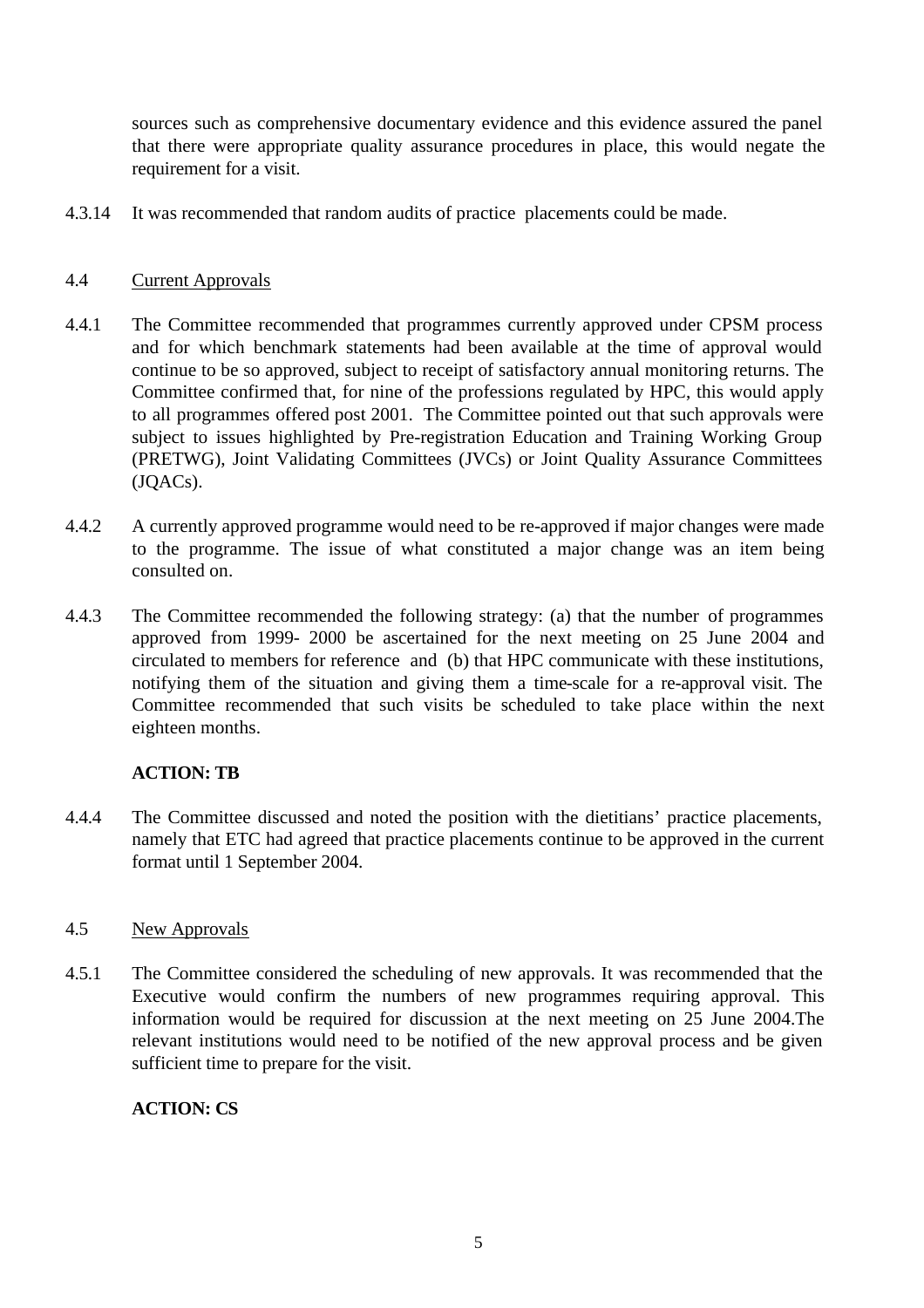4.5.2 The Committee noted that where a new programme required urgent approval due to imminent commencement, a visit would be arranged as soon as was feasible. This was very much dependant on the outcome and publication of the new proposals and the training of visitors. The Committee requested information on the number of new programmes that fell into this category so that it could be discussed at the meeting on 25 June 2004.

### **ACTION: CS**

4.5.3 It was noted that a letter had been sent to education providers notifying them of the new approvals process and ongoing approval (subject to satisfactory annual monitoring ) of programmes.

# **ITEM 5 ANNUAL MONITORING**

- 5.1 Meeting with the Department of Health Quality Assurance Team
- 5.1.1 The Chairman of ETC reported that a third joint statement would be made in August 2004 detailing progress to date. She reiterated that HPC must be clear about what should be included in the joint statement to ensure that HPC's UK wide remit was reflected. It should also be clear about the conditions under which it would sign the joint statement.
- 5.1.2 The Committee did not want a completed standard template to be included in the joint statement and queried the benefit of it. The Committee recommended the inclusion of the following in the joint statement:
	- I. one annual report per programme
	- II. adoption of exceptional reporting
	- III. annual reports linked to HPC's SET's. The Committee further recommended the use of the ten HPC headings as a working model . The HPC would like to see an update from last year's report under these ten headings
	- IV. reservation of HPC's right to visit independently
- 5.1.3 The above reflected the conditions under which HPC would sign the joint statement and the Committee agreed to recommend to ETC signature of the joint statement on this basis.

# **ACTION: ET**

#### 5.2 Commencement of Annual Monitoring

- 5.2.1 The Committee recommended that it would work within the education providers' usual timetable. It recommended the following:
	- I. that HPC should receive one report every academic year
	- II. the report should be signed off by the education provider
	- III. once the report had been considered and completed by the education provider it should come to HPC within one month thereafter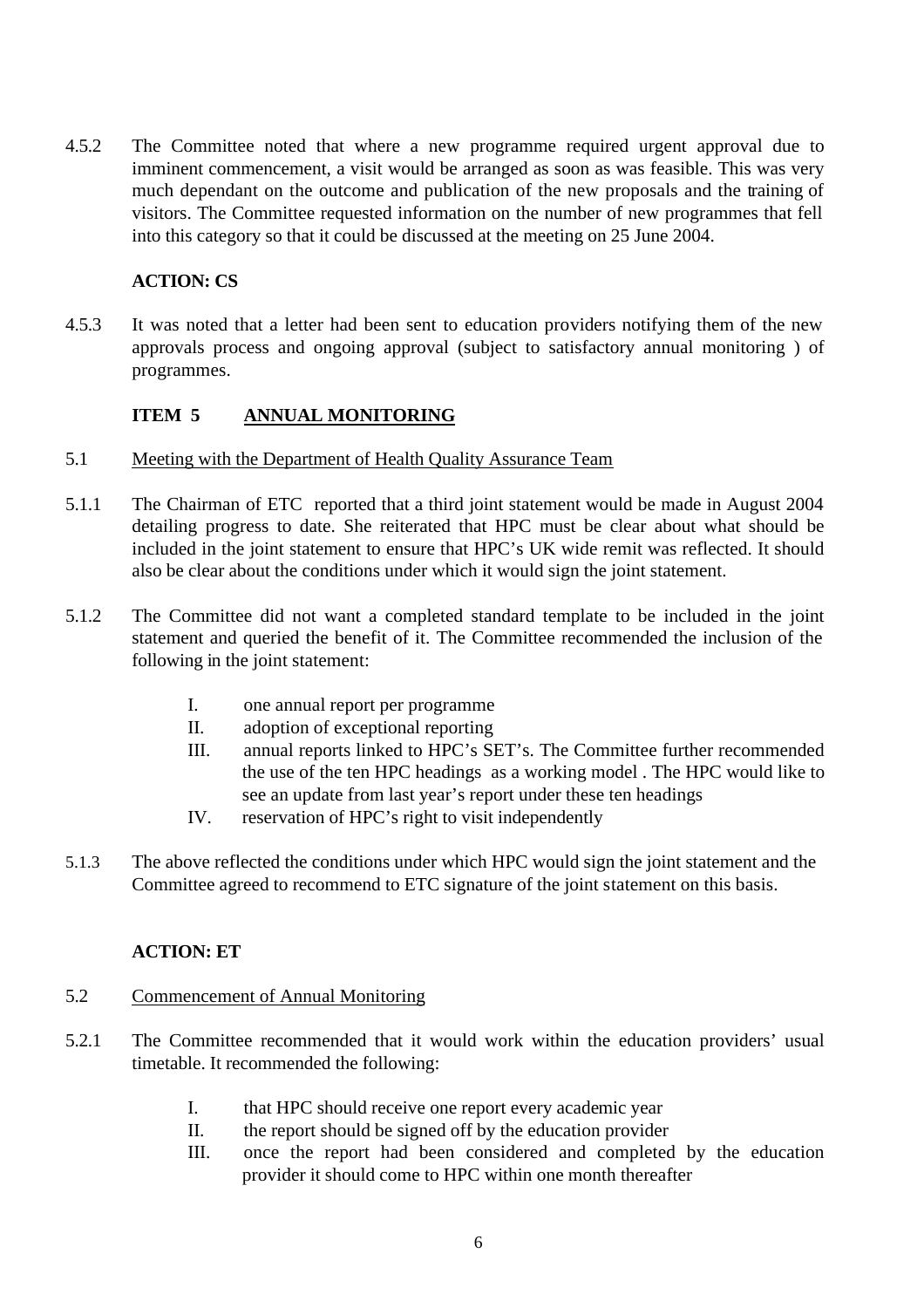- IV. the front sheet of the report would set out how the education provider had met HPC's SETs
- V. If circumstances then changed the onus was on the education provider to notify HPC at the earliest opportunity and seek advice
- VI. information from the current session should be incorporated into the report
- 5.2.2 It was agreed that a pro forma annual monitoring report would be prepared by Professor Lloyd and Miss Thornton for the next meeting on 25 June 2004.

## **ACTION: CL/ET**

- 5.2.3 The Committee felt that in accordance with its statutory right there would be audits of the reports. Discussions centred on how the audits should be conducted. There would have to be consistency in reviewing the reports.
- 5.2.4 It was recommended that the audit should be carried out from a profession specific perspective rather than from a generic one. Following the conclusion of the consultation as to what might constitute a major or a minor change , the Committee would then be in a position to determine which changes reported during annual monitoring might trigger an approval event.
- 5.2.5 The Committee would have to consider at a future meeting the engagement of visitors to conduct audits, their remuneration and any associated costs.

#### 5.3 Draft Standard Letters

5.3.1 The Committee recommended that the drafting of these letters be left until the monitoring process had been finalised.

#### **ACTION**: **TB**

- 5.4 Major and Minor Changes
- 5.4.1 The Committee noted that education providers would have details of what they considered as major and minor changes. The issue was being consulted on. The Committee decided it would consider these at its next meeting on 25 June 2004.

# **ACTION: LP**

#### **ITEM 6 VISITOR TRAINING**

6.1 The Committee noted that letters had been sent to visitors inviting them to attend an induction and training session on the SETs, the new approvals process and annual monitoring; these sessions were scheduled to take place in July 2004.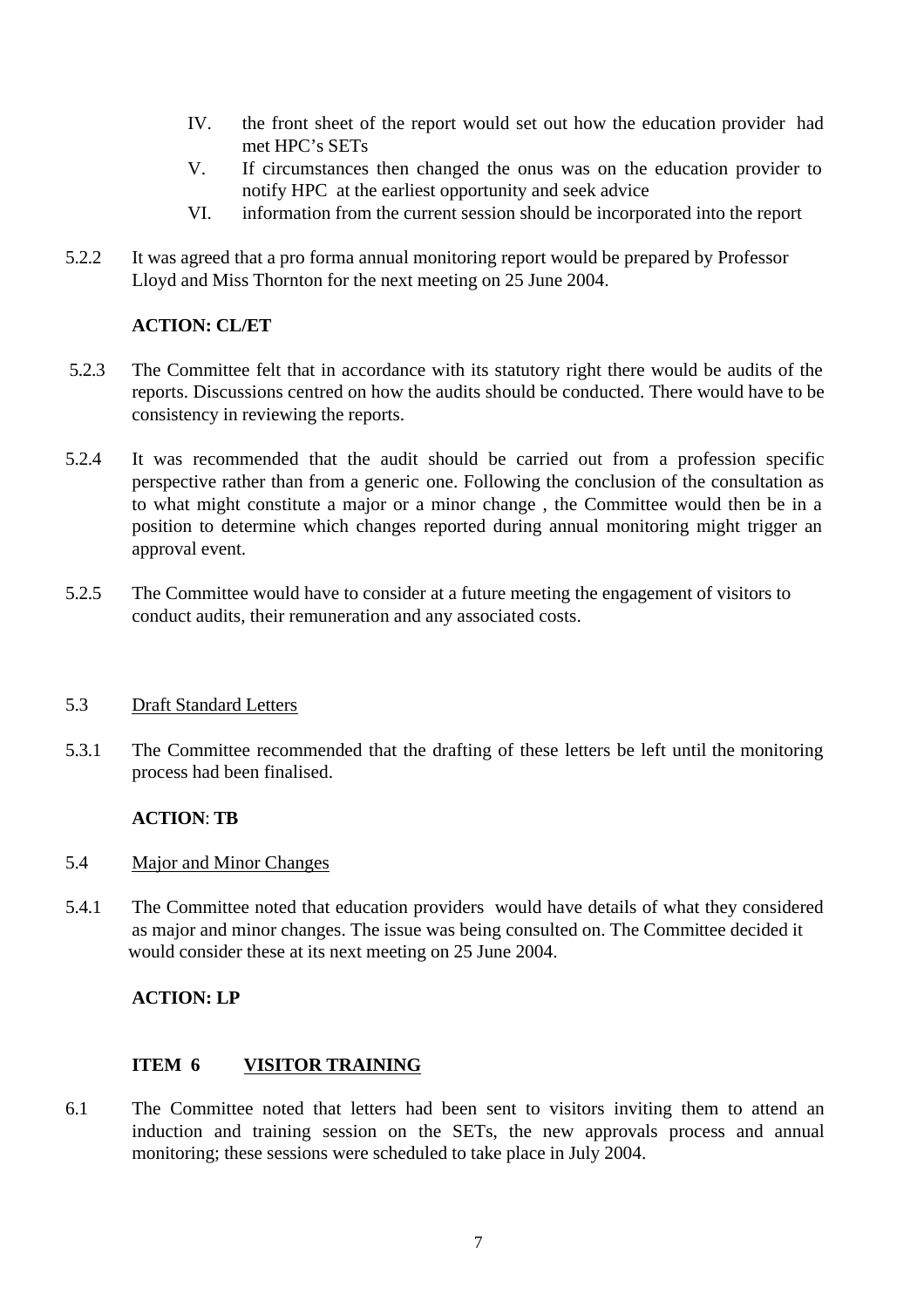- 6.2 The Committee fully appreciated the need for the training of visitors to begin as soon as possible but was concerned that the training should be comprehensive and reflect the new guidelines and proposals.
- 6.3 The Committee felt that the time-scales between the conclusion of the consultation period (31 May 2004), analysing the feedback and publishing the new guidelines and proposals was too short to allow a comprehensive training programme to be delivered to visitors.
- 6.4 With this in mind the Committee recommended that the training schedule for July 2004 be postponed. Instead, it recommended that experienced visitors attend a one day training session in early September 2004. At this session visitors would be informed of the new processes and procedures supported by reference documents. It was recommended that these visitors would undertake the first wave of approval events due to take place between September and December 2004. The Executive would identify the programmes that required approval between September and December 2004.

## **ACTION: CS**

6.5 All other visitors would be invited to attend a full two day training session between September and December 2004.

## **ACTION: TB**

#### **ITEM 7 INFORMATION FOR THE HPC WEBSITE**

7.1 The Committee confirmed the use of the term 'programmes' in preference to "courses" in all relevant communications, publications and the website.

#### **ACTION: CM**

#### **ITEM 8 PARTNERSHIP QUALITY ASSURANCE FRAMEWORK FOR HELATH CARE IN ENGLAND - A CONSULTATION**

8.1 The Chairman of the ETC reported that HPC could not give a detailed response as its own document was part of the consultation; it could, however, give its observations. She confirmed that she and Professor Brook would be attending a meeting at Skipton House on 13 July 2004. It was anticipated that one of the HPC secondees would also be asked to attend. The Chairman of ETC would forward details of the meeting to the Committee for information

#### **ACTION: ET**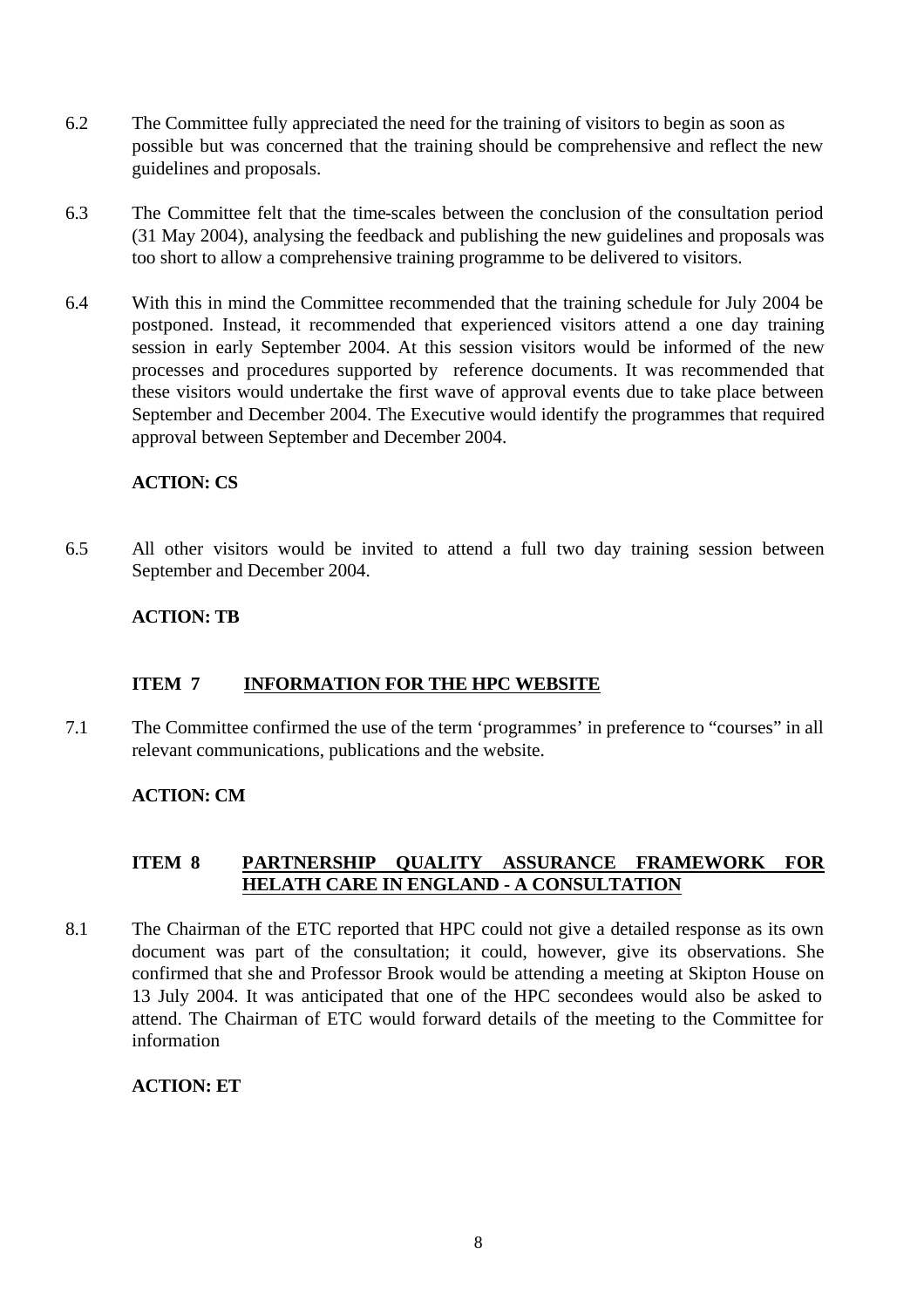## **ITEM 9 THE APPROVALS AND STANDARDS OF EDUCATION AND TRAINGING CONSULTATION PROCESS**

- 9.1 The Committee noted the layout of the draft 'Decision and Feedback' document; there was no content at this stage.
- 9.2 The Committee suggested that a completed document be put before it but agreed that the ETC was the appropriate forum in which the full document should be considered.

## **ACTION: CS**

#### **ITEM 10 CO-TERMINOUS DEGREES - BIOMEDICAL SCIENCE**

10.1 The Committee noted the tabled paper. It recommended that a meeting with the IBMS be arranged to discuss the matter. It was suggested that Professor Brook, the Chief Executive, Mr G. Sutehall and Mr N. Willis attend. The purpose of the meeting would be to move the agenda forward regarding the instigation of co-terminous degrees which would permit registration upon graduation

## **ACTION: CS**

## **ITEM 11 PARAMEDIC TRAINING COURSES**

- 11.1 The Committee had been asked to consider the appropriate minimum level of programmes that would lead to registration as a paramedic and also to consider the development of such programmes.
- 11.2 Professor Harper said that it was not for the HPC to dictate what the paramedic award should be but that such programmes would have to meet the HPC's SETs and Standards of Proficiency (SOPs)
- 11.3 Professor Brook responded that it was for the professional or other relevant body to develop what they considered to be the appropriate standard.

#### **ITEM 12 ANY OTHER BUSINESS**

- 12.1 Mr. Bracken raised the issue of approval of operating department practice programmes. Ms Helen Booth, Education Officer for the Association of Operating Department Practitioners reported to the Committee that several of the twenty eight centres currently running approved ODP programmes were concerned as to whether or not these programmes would need to be approved once the profession became regulated by the HPC.
- 12.2 The Committee recommended that an AODP qualification that was acceptable by the HPC for registration on transferral of the ODP voluntary register would be considered as approved.